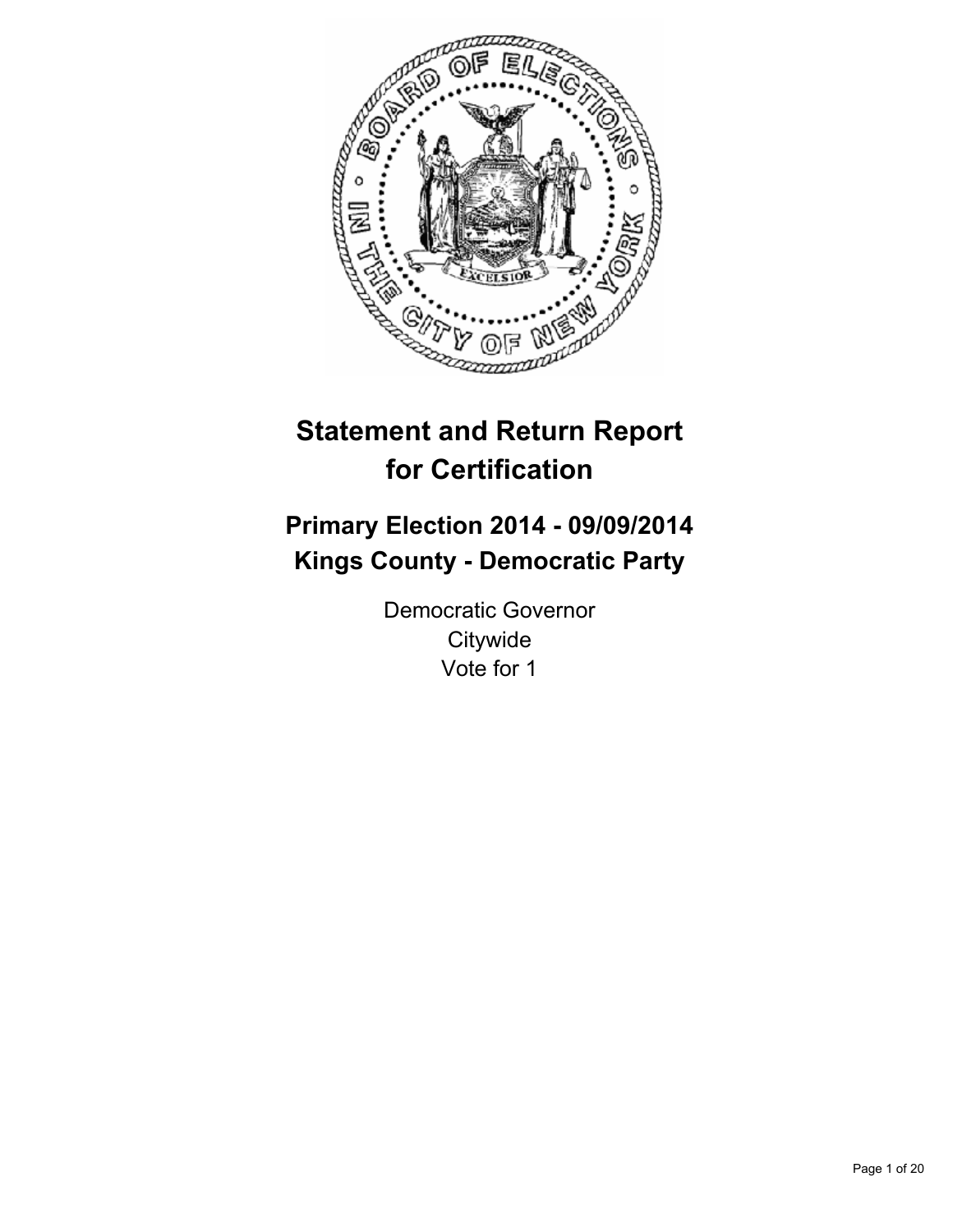

| <b>PUBLIC COUNTER</b>                                    | 3,554          |
|----------------------------------------------------------|----------------|
| <b>EMERGENCY</b>                                         | 0              |
| ABSENTEE/MILITARY                                        | 178            |
| <b>FEDERAL</b>                                           | 0              |
| <b>SPECIAL PRESIDENTIAL</b>                              | 0              |
| <b>AFFIDAVIT</b>                                         | 18             |
| <b>Total Ballots</b>                                     | 3,750          |
| Less - Inapplicable Federal/Special Presidential Ballots | 0              |
| <b>Total Applicable Ballots</b>                          | 3,750          |
| ZEPHYR R. TEACHOUT                                       | 700            |
| ANDREW M. CUOMO                                          | 2,844          |
| RANDY A. CREDICO                                         | 135            |
| ARIELLE I. MYERS (WRITE-IN)                              | 1              |
| BEN AKSELROD (WRITE-IN)                                  | $\overline{2}$ |
| HERBERT TURK (WRITE-IN)                                  | 1              |
| JAKOB REISMAN (WRITE-IN)                                 | $\overline{2}$ |
| JAMES BLAIN (WRITE-IN)                                   | 1              |
| JOHN LIU (WRITE-IN)                                      | 1              |
| RICHARD REISMAN (WRITE-IN)                               | 1              |
| TED KRISCHER (WRITE-IN)                                  | 1              |
| UNATTRIBUTABLE WRITE-IN (WRITE-IN)                       | 9              |
| <b>Total Votes</b>                                       | 3,698          |
| Unrecorded                                               | 52             |

| PUBLIC COUNTER                                           | 5,876 |
|----------------------------------------------------------|-------|
| <b>EMERGENCY</b>                                         | 0     |
| ABSENTEE/MILITARY                                        | 139   |
| <b>FEDERAL</b>                                           | 0     |
| <b>SPECIAL PRESIDENTIAL</b>                              | 0     |
| <b>AFFIDAVIT</b>                                         | 64    |
| <b>Total Ballots</b>                                     | 6,079 |
| Less - Inapplicable Federal/Special Presidential Ballots | 0     |
| <b>Total Applicable Ballots</b>                          | 6,079 |
| ZEPHYR R. TEACHOUT                                       | 1,183 |
| ANDREW M. CUOMO                                          | 4,361 |
| RANDY A. CREDICO                                         | 226   |
| AVERY HOROWITZ (WRITE-IN)                                | 1     |
| LOUISE SLAUGHTER (WRITE-IN)                              | 1     |
| MOOREVELL WILLIAMS (WRITE-IN)                            | 1     |
| MOSHE HERZBERG (WRITE-IN)                                | 1     |
| UNATTRIBUTABLE WRITE-IN (WRITE-IN)                       | 3     |
| <b>Total Votes</b>                                       | 5,777 |
| Unrecorded                                               | 302   |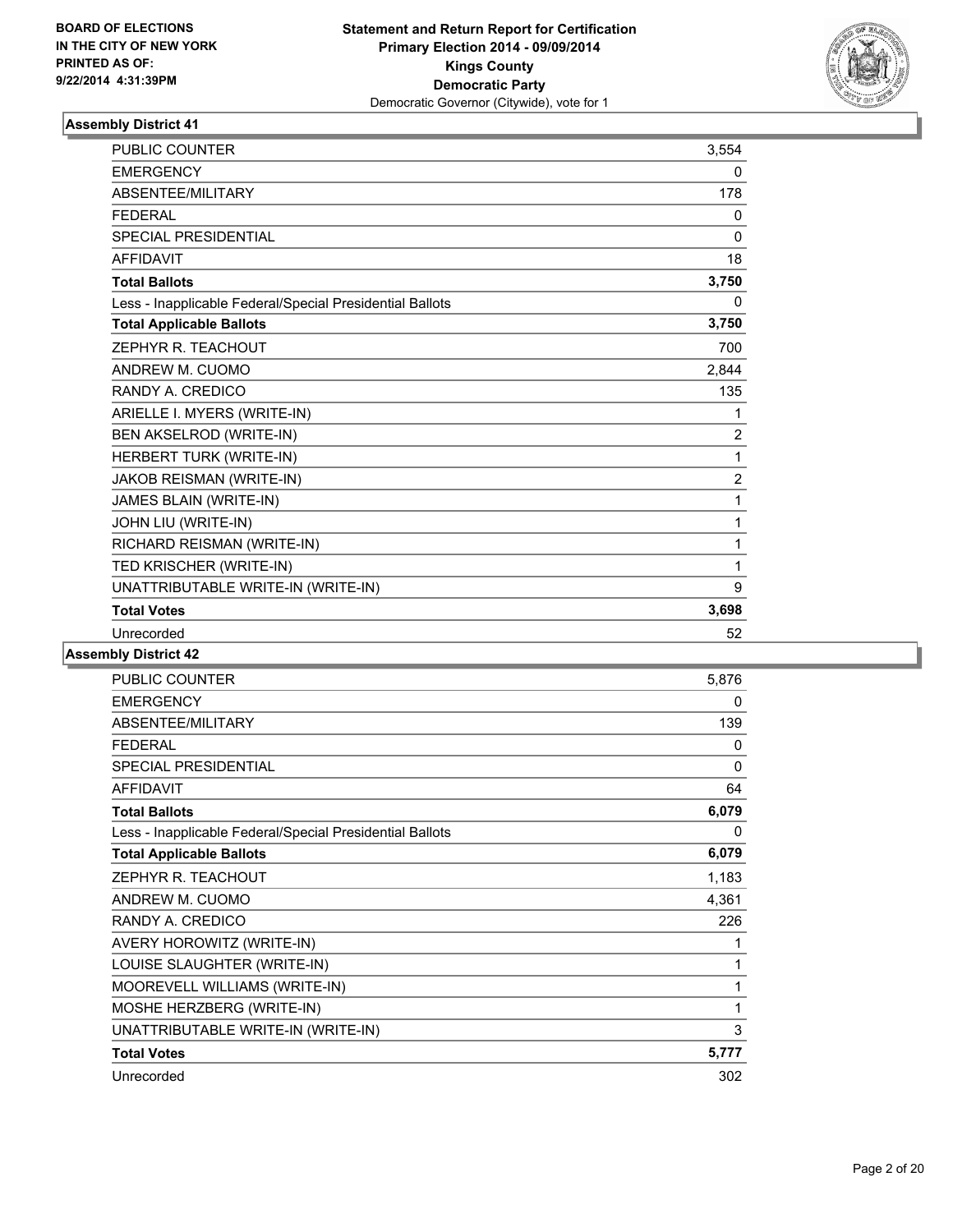

| <b>PUBLIC COUNTER</b>                                    | 6,889          |
|----------------------------------------------------------|----------------|
| <b>EMERGENCY</b>                                         | 0              |
| ABSENTEE/MILITARY                                        | 203            |
| <b>FEDERAL</b>                                           | 0              |
| <b>SPECIAL PRESIDENTIAL</b>                              | $\mathbf{0}$   |
| <b>AFFIDAVIT</b>                                         | 56             |
| <b>Total Ballots</b>                                     | 7,148          |
| Less - Inapplicable Federal/Special Presidential Ballots | 0              |
| <b>Total Applicable Ballots</b>                          | 7,148          |
| ZEPHYR R. TEACHOUT                                       | 1,362          |
| ANDREW M. CUOMO                                          | 5,238          |
| RANDY A. CREDICO                                         | 297            |
| AL SHARPTON (WRITE-IN)                                   | 1              |
| ERIC ADAMS (WRITE-IN)                                    | 1              |
| EVETE CLARKE (WRITE-IN)                                  | 1              |
| HOWIE HAWKINS (WRITE-IN)                                 | $\overline{2}$ |
| IGENIE HARRIS-BLENMAN (WRITE-IN)                         | 1              |
| JIMMY MCMILLAN (WRITE-IN)                                | 2              |
| KEVIN PARKER (WRITE-IN)                                  | 1              |
| LYNDON LAROUCHE (WRITE-IN)                               | 1              |
| MICHAEL JORDAN (WRITE-IN)                                | $\overline{2}$ |
| UNATTRIBUTABLE WRITE-IN (WRITE-IN)                       | $\overline{2}$ |
| <b>Total Votes</b>                                       | 6,911          |
| Unrecorded                                               | 237            |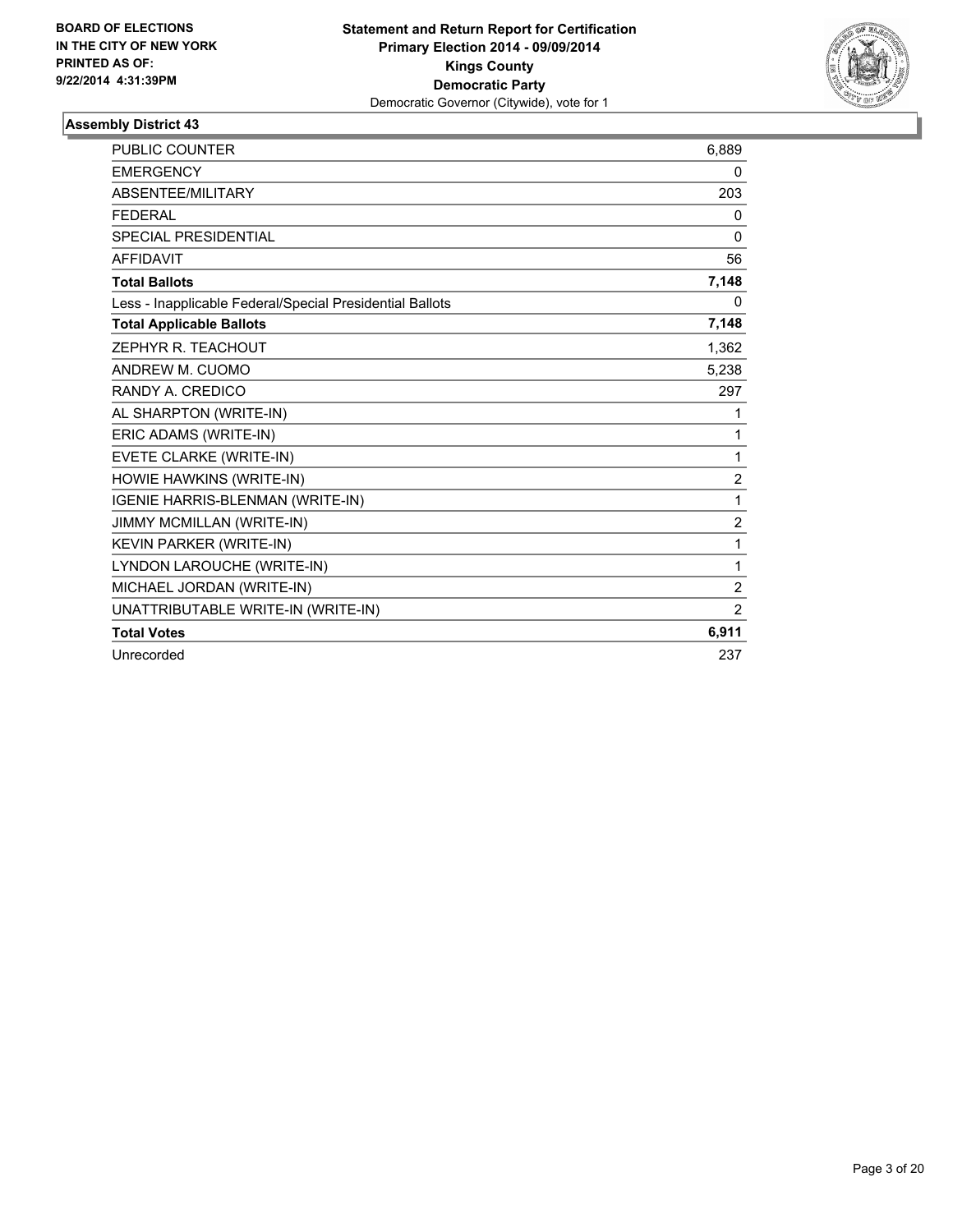

| PUBLIC COUNTER                                           | 5,540                   |
|----------------------------------------------------------|-------------------------|
| <b>EMERGENCY</b>                                         | 0                       |
| ABSENTEE/MILITARY                                        | 137                     |
| <b>FEDERAL</b>                                           | 0                       |
| <b>SPECIAL PRESIDENTIAL</b>                              | 0                       |
| <b>AFFIDAVIT</b>                                         | 49                      |
| <b>Total Ballots</b>                                     | 5,726                   |
| Less - Inapplicable Federal/Special Presidential Ballots | 0                       |
| <b>Total Applicable Ballots</b>                          | 5,726                   |
| ZEPHYR R. TEACHOUT                                       | 3,209                   |
| ANDREW M. CUOMO                                          | 2,275                   |
| RANDY A. CREDICO                                         | 140                     |
| CHAIM BIBERFELD (WRITE-IN)                               | 1                       |
| CHAIN JAROSLAWICZ (WRITE-IN)                             | 1                       |
| ESTER HENNY (WRITE-IN)                                   | 1                       |
| ESTHER JAROSLAWICZ (WRITE-IN)                            | 1                       |
| <b>ISABEL COOGAN (WRITE-IN)</b>                          | 1                       |
| JEROM MAY (WRITE-IN)                                     | $\mathbf 1$             |
| JIMMY MCMILLAN (WRITE-IN)                                | $\mathbf 1$             |
| JOE STEIN (WRITE-IN)                                     | 1                       |
| JOHN H. FELDEY (WRITE-IN)                                | 1                       |
| MENDEL GOLDBERG (WRITE-IN)                               | 1                       |
| MICHAEL A. RACIOPPO (WRITE-IN)                           | 2                       |
| MOLLY COOGAN (WRITE-IN)                                  | 1                       |
| MOSHE ERLICH (WRITE-IN)                                  | $\mathbf 1$             |
| RICHARD BAUM (WRITE-IN)                                  | 1                       |
| RIVKA KATZ (WRITE-IN)                                    | $\overline{\mathbf{c}}$ |
| SIMCHA FELDER (WRITE-IN)                                 | $\mathbf 1$             |
| TIMOTHY WU (WRITE-IN)                                    | $\mathbf{1}$            |
| TOM MCGARR (WRITE-IN)                                    | 1                       |
| UNATTRIBUTABLE WRITE-IN (WRITE-IN)                       | 13                      |
| <b>Total Votes</b>                                       | 5,657                   |
| Unrecorded                                               | 69                      |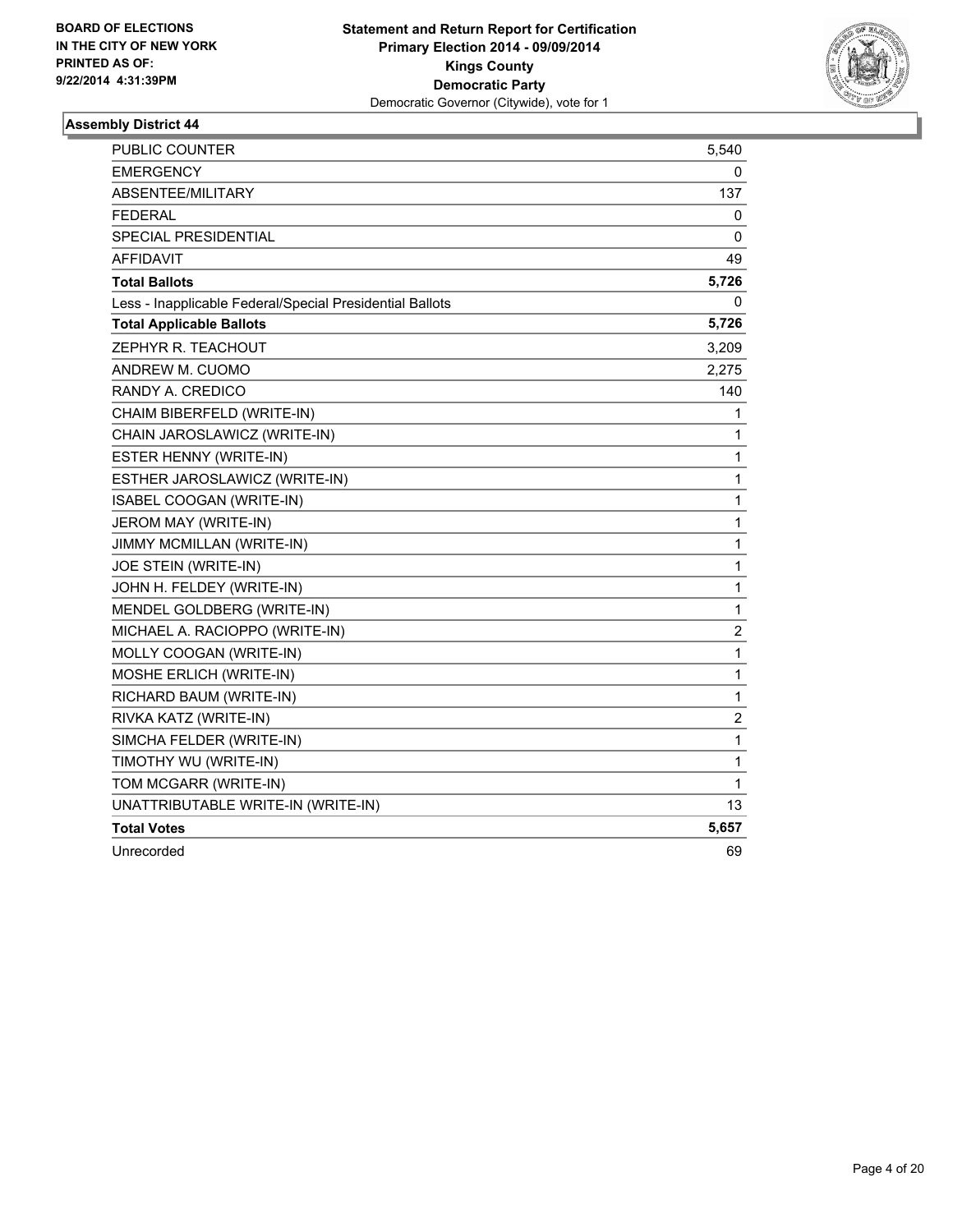

| <b>PUBLIC COUNTER</b>                                    | 3,894          |
|----------------------------------------------------------|----------------|
| <b>EMERGENCY</b>                                         | 0              |
| ABSENTEE/MILITARY                                        | 278            |
| <b>FEDERAL</b>                                           | 0              |
| <b>SPECIAL PRESIDENTIAL</b>                              | $\Omega$       |
| <b>AFFIDAVIT</b>                                         | 14             |
| <b>Total Ballots</b>                                     | 4,186          |
| Less - Inapplicable Federal/Special Presidential Ballots | 0              |
| <b>Total Applicable Ballots</b>                          | 4,186          |
| ZEPHYR R. TEACHOUT                                       | 558            |
| ANDREW M. CUOMO                                          | 3,003          |
| RANDY A. CREDICO                                         | 168            |
| ALLAN MINSKY (WRITE-IN)                                  | 1              |
| <b>BURACH STEINGLOATZ (WRITE-IN)</b>                     | 1              |
| CHAINS MORGURIS (WRITE-IN)                               | 1              |
| ELLEN LEVITT (WRITE-IN)                                  | $\overline{2}$ |
| JOSEPH LEBEL (WRITE-IN)                                  | 1              |
| RON DANIELS (WRITE-IN)                                   | 1              |
| RUDOLPH GUILIANI (WRITE-IN)                              | $\overline{2}$ |
| STEVEN BERKOVITCH (WRITE-IN)                             | 1              |
| UNATTRIBUTABLE WRITE-IN (WRITE-IN)                       | 6              |
| <b>Total Votes</b>                                       | 3,745          |
| Unrecorded                                               | 441            |

| PUBLIC COUNTER                                           | 3,014 |
|----------------------------------------------------------|-------|
| <b>EMERGENCY</b>                                         | 0     |
| ABSENTEE/MILITARY                                        | 222   |
| <b>FFDFRAL</b>                                           | 0     |
| <b>SPECIAL PRESIDENTIAL</b>                              | 0     |
| <b>AFFIDAVIT</b>                                         | 6     |
| <b>Total Ballots</b>                                     | 3,242 |
| Less - Inapplicable Federal/Special Presidential Ballots | 0     |
| <b>Total Applicable Ballots</b>                          | 3,242 |
| ZEPHYR R. TEACHOUT                                       | 699   |
| ANDREW M. CUOMO                                          | 2,386 |
| RANDY A. CREDICO                                         | 113   |
| AARON GUTTMAN (WRITE-IN)                                 | 1     |
| BEN AKSELROD (WRITE-IN)                                  | 1     |
| DAVID BALL (WRITE-IN)                                    | 1     |
| HOMER SIMPSON (WRITE-IN)                                 | 1     |
| MARIO CUOMO (WRITE-IN)                                   | 1     |
| MICHAEL BLOOMBERG (WRITE-IN)                             | 1     |
| UNATTRIBUTABLE WRITE-IN (WRITE-IN)                       | 3     |
| <b>Total Votes</b>                                       | 3,207 |
| Unrecorded                                               | 35    |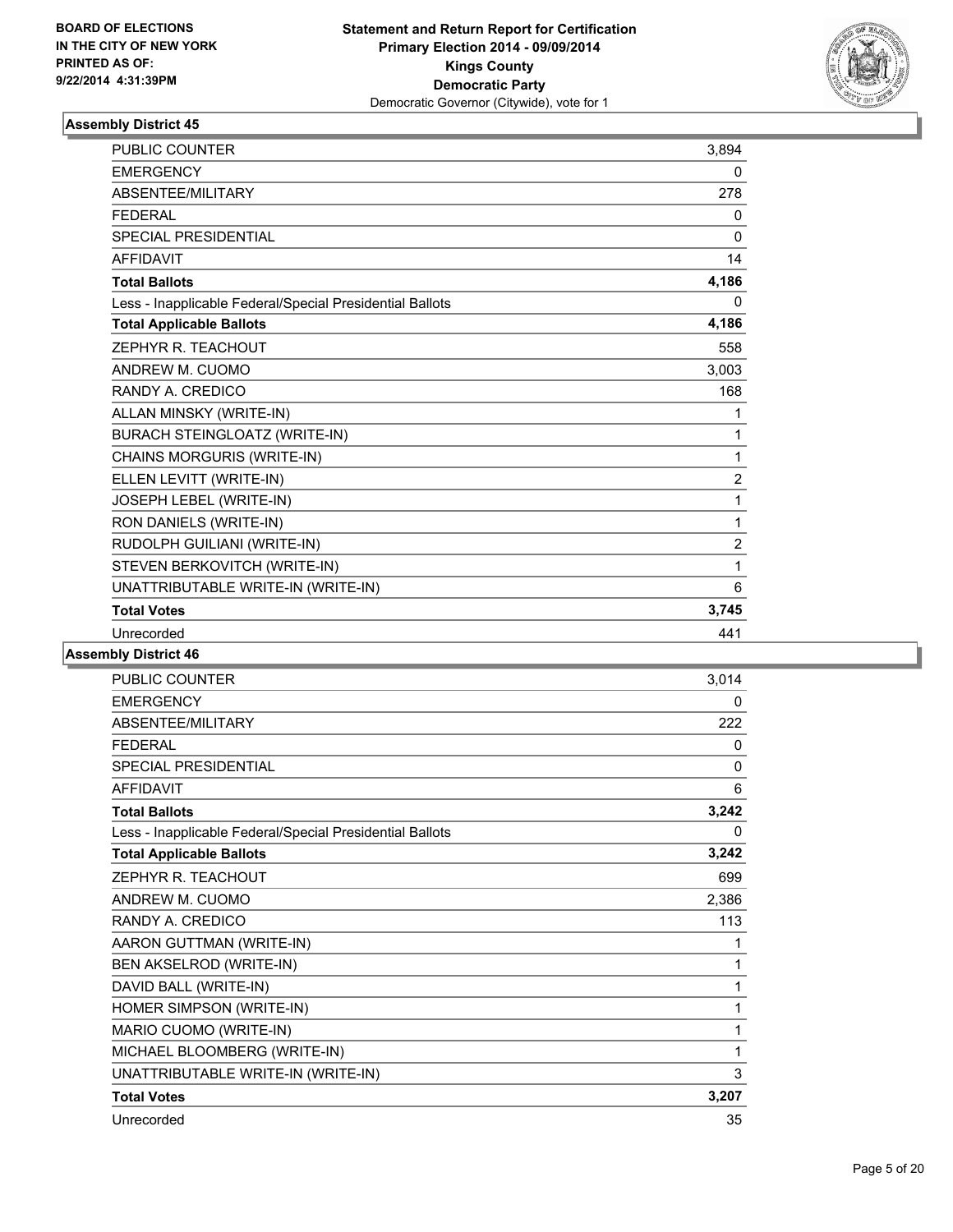

| <b>PUBLIC COUNTER</b>                                    | 1,327          |
|----------------------------------------------------------|----------------|
| <b>EMERGENCY</b>                                         | 0              |
| ABSENTEE/MILITARY                                        | 164            |
| <b>FEDERAL</b>                                           | 0              |
| <b>SPECIAL PRESIDENTIAL</b>                              | $\Omega$       |
| <b>AFFIDAVIT</b>                                         | 8              |
| <b>Total Ballots</b>                                     | 1,499          |
| Less - Inapplicable Federal/Special Presidential Ballots | $\Omega$       |
| <b>Total Applicable Ballots</b>                          | 1,499          |
| ZEPHYR R. TEACHOUT                                       | 301            |
| ANDREW M. CUOMO                                          | 1,094          |
| RANDY A. CREDICO                                         | 69             |
| DAVID PATTERSON (WRITE-IN)                               |                |
| ISAAC SCHONFELD (WRITE-IN)                               | 1              |
| JOHN LIU (WRITE-IN)                                      | 1              |
| UNATTRIBUTABLE WRITE-IN (WRITE-IN)                       | $\overline{2}$ |
| WILLIAM COLTON (WRITE-IN)                                | 1              |
| <b>Total Votes</b>                                       | 1,470          |
| Unrecorded                                               | 29             |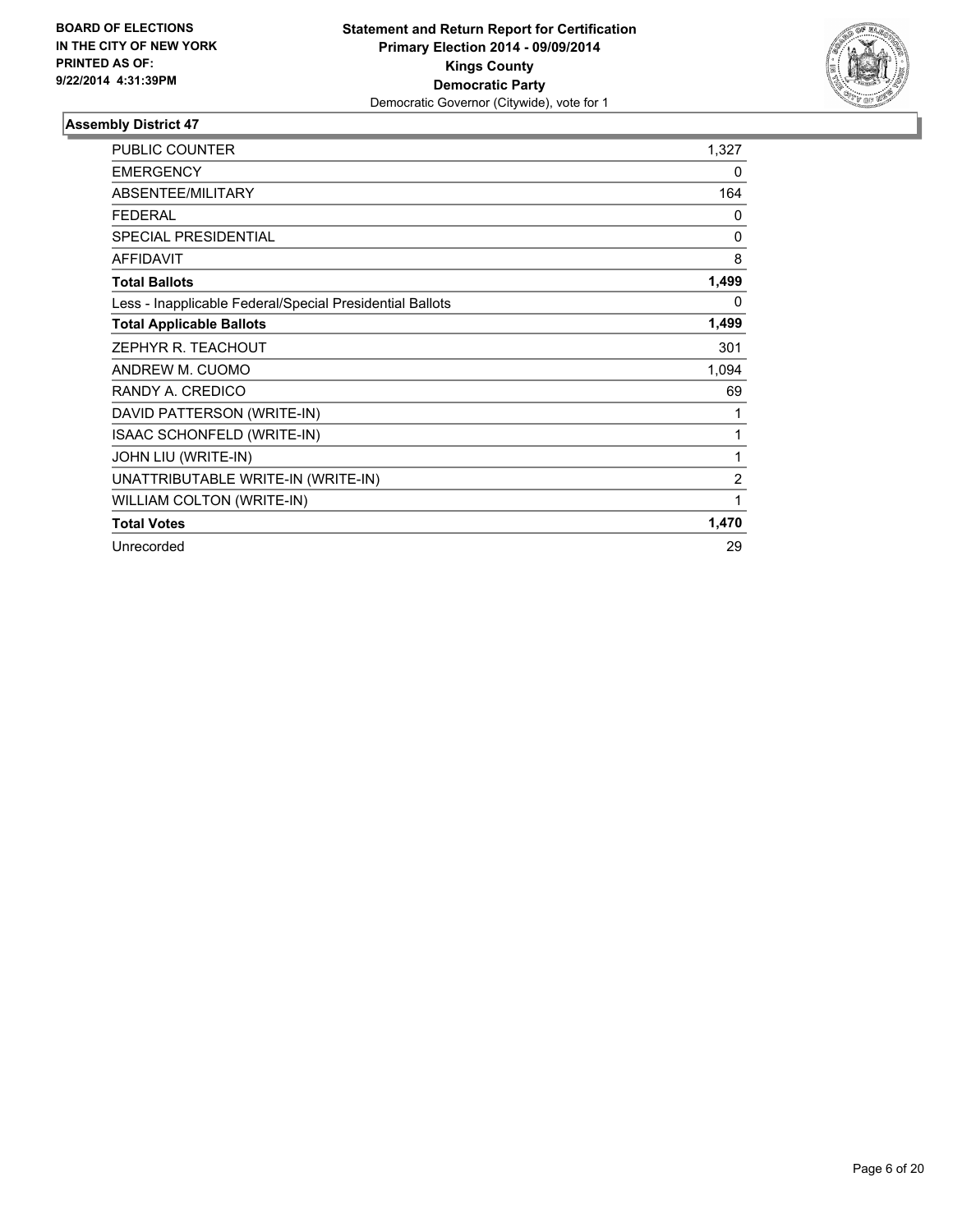

| <b>PUBLIC COUNTER</b>                                    | 2,648        |
|----------------------------------------------------------|--------------|
| EMERGENCY                                                | 0            |
| ABSENTEE/MILITARY                                        | 106          |
| <b>FEDERAL</b>                                           | 0            |
| SPECIAL PRESIDENTIAL                                     | 0            |
| <b>AFFIDAVIT</b>                                         | 13           |
| <b>Total Ballots</b>                                     | 2,767        |
| Less - Inapplicable Federal/Special Presidential Ballots | 0            |
| <b>Total Applicable Ballots</b>                          | 2,767        |
| ZEPHYR R. TEACHOUT                                       | 492          |
| ANDREW M. CUOMO                                          | 2,034        |
| RANDY A. CREDICO                                         | 132          |
| AARON TYK (WRITE-IN)                                     | 1            |
| ABRAHAM HESCHEL (WRITE-IN)                               | 1            |
| ARON SILBER (WRITE-IN)                                   | 1            |
| BARACK OBAMA (WRITE-IN)                                  | 1            |
| BEN AKSELROD (WRITE-IN)                                  | 1            |
| CHANI ADOLF (WRITE-IN)                                   | 1            |
| CHAYA P. WEIBERG (WRITE-IN)                              | 1            |
| CHAYA WOLF (WRITE-IN)                                    | 1            |
| DAVID S. SABGLIE (WRITE-IN)                              | 1            |
| ELEZER GELLE (WRITE-IN)                                  | 1            |
| ELLIS A. SAFDY (WRITE-IN)                                | 1            |
| <b>GLENN BECK (WRITE-IN)</b>                             | 1            |
| IAN D. GIRSLEK (WRITE-IN)                                | 1            |
| JEFFREY KAHN (WRITE-IN)                                  | 1            |
| JUDAH LEVIN (WRITE-IN)                                   | 1            |
| MATT RUDANSKY (WRITE-IN)                                 | 1            |
| MICHAEL BLOOMBERG (WRITE-IN)                             | 1            |
| MOSHE FINK (WRITE-IN)                                    | 1            |
| N.C. CALLER (WRITE-IN)                                   | 1            |
| ROBERT KOLMAN (WRITE-IN)                                 | $\mathbf{1}$ |
| RUDOPLH WILIARI (WRITE-IN)                               | 1            |
| SHALOMO ADOLF (WRITE-IN)                                 | 1            |
| SIMBA TYK (WRITE-IN)                                     | $\mathbf{1}$ |
| UNATTRIBUTABLE WRITE-IN (WRITE-IN)                       | 9            |
| YEHUDA KONSTAM (WRITE-IN)                                | 1            |
| YEHUDAH KLEIN (WRITE-IN)                                 | $\mathbf 1$  |
| <b>Total Votes</b>                                       | 2,692        |
| Unrecorded                                               | 75           |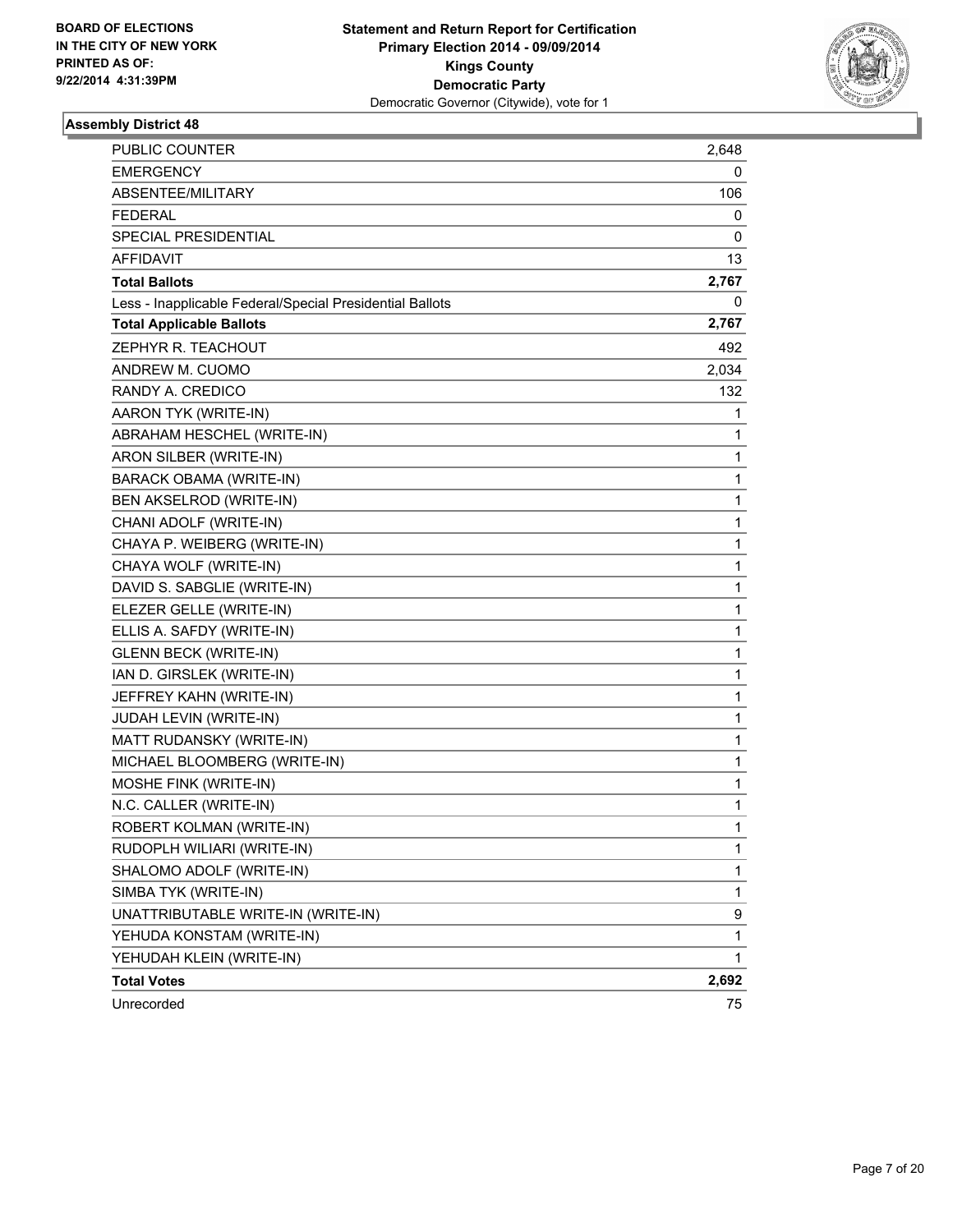

| <b>PUBLIC COUNTER</b>                                    | 947      |
|----------------------------------------------------------|----------|
| <b>EMERGENCY</b>                                         | 0        |
| ABSENTEE/MILITARY                                        | 74       |
| <b>FEDERAL</b>                                           | 0        |
| <b>SPECIAL PRESIDENTIAL</b>                              | $\Omega$ |
| <b>AFFIDAVIT</b>                                         | 6        |
| <b>Total Ballots</b>                                     | 1,027    |
| Less - Inapplicable Federal/Special Presidential Ballots | 0        |
| <b>Total Applicable Ballots</b>                          | 1,027    |
| ZEPHYR R. TEACHOUT                                       | 217      |
| ANDREW M. CUOMO                                          | 736      |
| RANDY A. CREDICO                                         | 44       |
| ARON GANFRIED (WRITE-IN)                                 | 1        |
| FELIX W. ORTIZ (WRITE-IN)                                | 1        |
| SIFER ASEPH (WRITE-IN)                                   | 1        |
| TIMOTHY WU (WRITE-IN)                                    | 1        |
| UNATTRIBUTABLE WRITE-IN (WRITE-IN)                       | 1        |
| <b>Total Votes</b>                                       | 1,002    |
| Unrecorded                                               | 25       |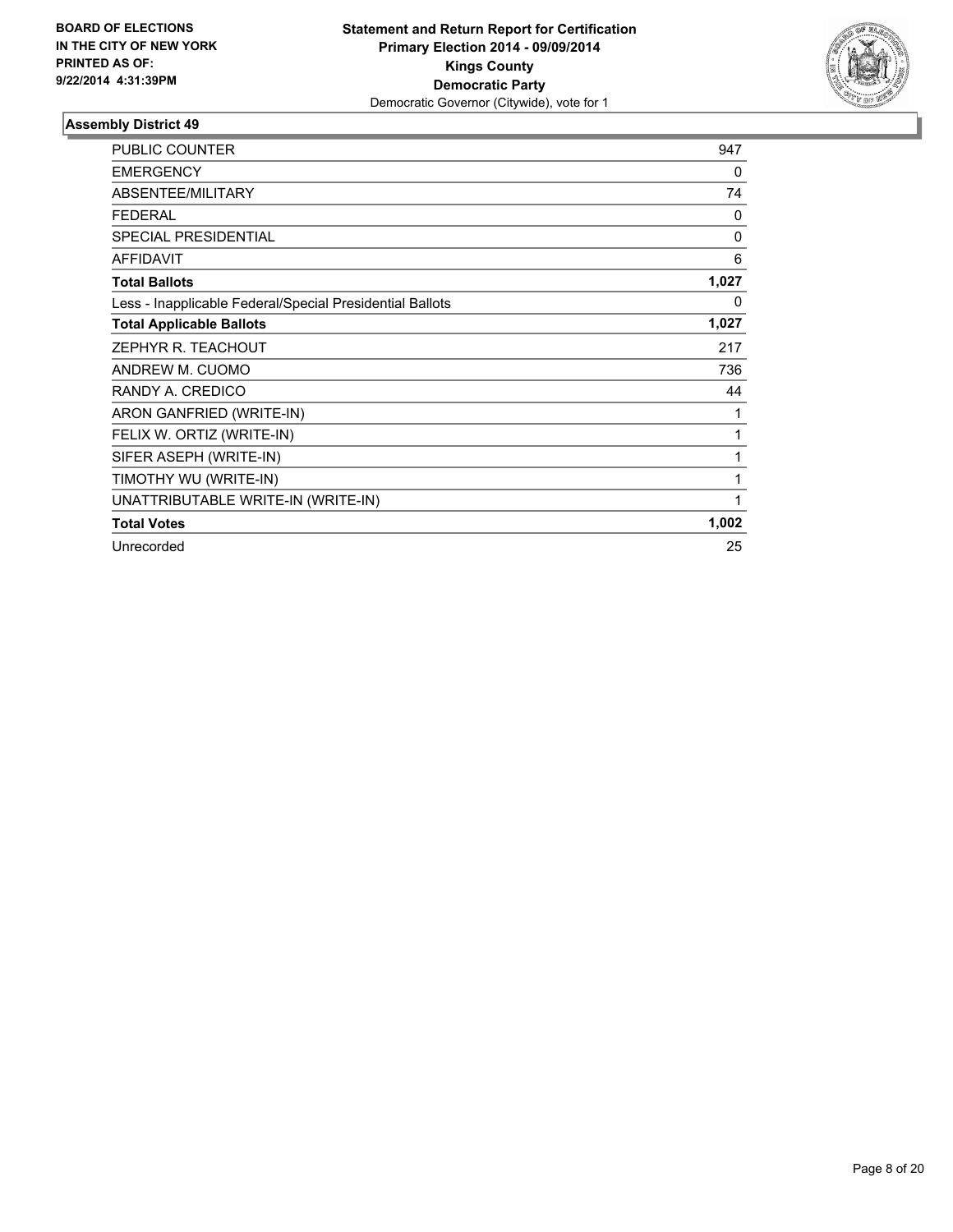

| PUBLIC COUNTER                                           | 4,709          |
|----------------------------------------------------------|----------------|
| <b>EMERGENCY</b>                                         | 0              |
| ABSENTEE/MILITARY                                        | 67             |
| <b>FFDFRAL</b>                                           | $\mathbf{0}$   |
| SPECIAL PRESIDENTIAL                                     | $\mathbf{0}$   |
| <b>AFFIDAVIT</b>                                         | 31             |
| <b>Total Ballots</b>                                     | 4,807          |
| Less - Inapplicable Federal/Special Presidential Ballots | 0              |
| <b>Total Applicable Ballots</b>                          | 4,807          |
| ZEPHYR R. TEACHOUT                                       | 1,569          |
| ANDREW M. CUOMO                                          | 2,856          |
| RANDY A. CREDICO                                         | 100            |
| ANTI CASINO (WRITE-IN)                                   | 1              |
| ARON TEITELBAUM (WRITE-IN)                               | $\overline{2}$ |
| DAVID NIEDERMAN (WRITE-IN)                               | 3              |
| DAYANA REYNA (WRITE-IN)                                  | 1              |
| ED KOCH (WRITE-IN)                                       | 1              |
| JOSEF GLOCK (WRITE-IN)                                   | 1              |
| MICHAEL BLOOMBERG (WRITE-IN)                             | 1              |
| MITT ROMNEY (WRITE-IN)                                   | 2              |
| SHAINDY GLUCK (WRITE-IN)                                 | $\overline{2}$ |
| SHARON FELBERAUM (WRITE-IN)                              | 1              |
| TED CRUZ (WRITE-IN)                                      | $\overline{2}$ |
| UNATTRIBUTABLE WRITE-IN (WRITE-IN)                       | 27             |
| YOEL LANDAU (WRITE-IN)                                   | 4              |
| <b>Total Votes</b>                                       | 4,573          |
| Unrecorded                                               | 234            |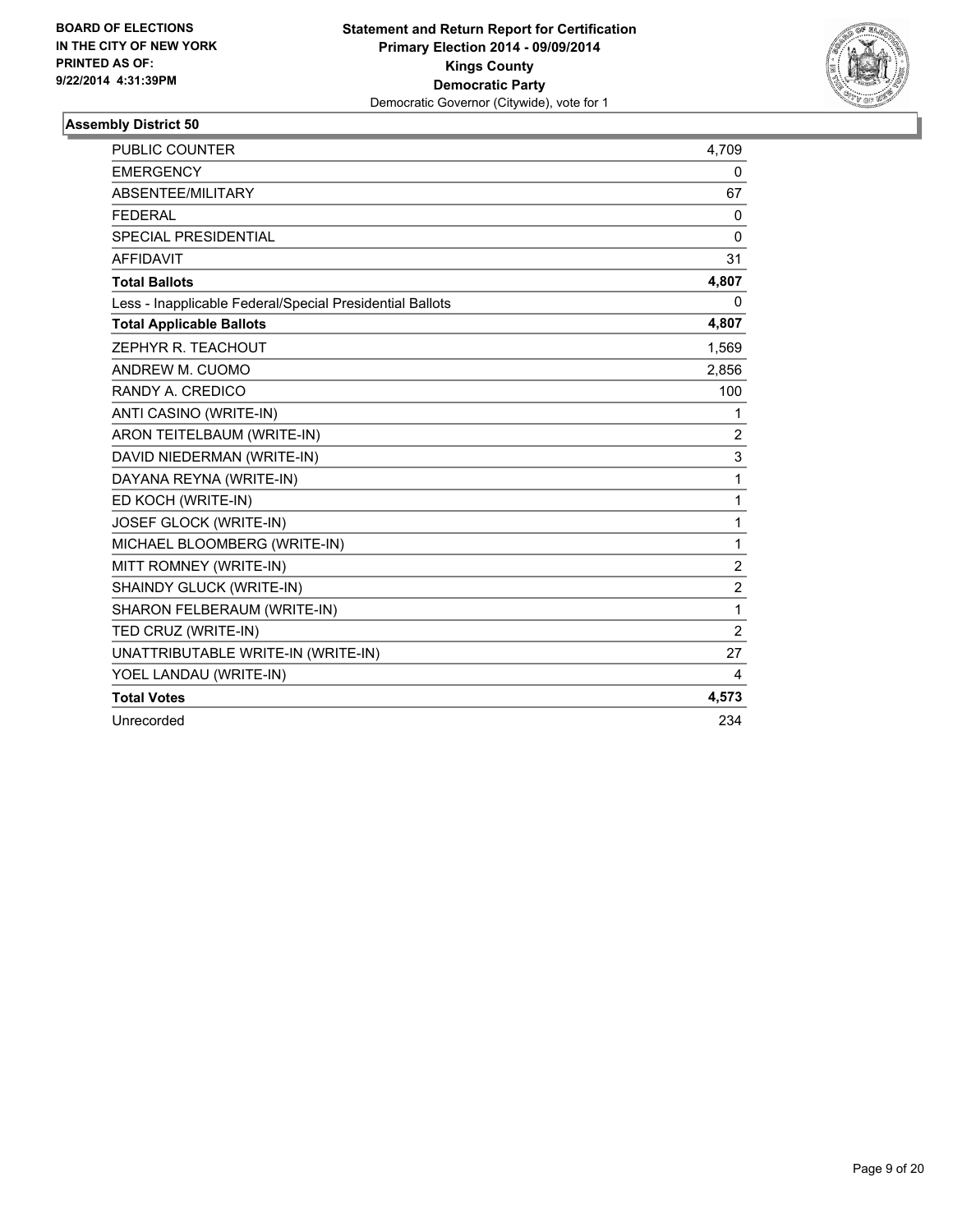

| <b>PUBLIC COUNTER</b>                                    | 3,751          |
|----------------------------------------------------------|----------------|
| <b>EMERGENCY</b>                                         | 0              |
| ABSENTEE/MILITARY                                        | 69             |
| <b>FEDERAL</b>                                           | $\mathbf{0}$   |
| <b>SPECIAL PRESIDENTIAL</b>                              | 0              |
| <b>AFFIDAVIT</b>                                         | 41             |
| <b>Total Ballots</b>                                     | 3,861          |
| Less - Inapplicable Federal/Special Presidential Ballots | 0              |
| <b>Total Applicable Ballots</b>                          | 3,861          |
| ZEPHYR R. TEACHOUT                                       | 1,240          |
| ANDREW M. CUOMO                                          | 2,112          |
| RANDY A. CREDICO                                         | 162            |
| ASHER FOGEL (WRITE-IN)                                   | 1              |
| BEN AKSELROD (WRITE-IN)                                  | 2              |
| CHELSEA DOWELL (WRITE-IN)                                | 1              |
| <b>JOSEPH REINER (WRITE-IN)</b>                          | 1              |
| TIMOTHY WU (WRITE-IN)                                    | $\overline{2}$ |
| UNATTRIBUTABLE WRITE-IN (WRITE-IN)                       | 8              |
| <b>Total Votes</b>                                       | 3,529          |
| Unrecorded                                               | 332            |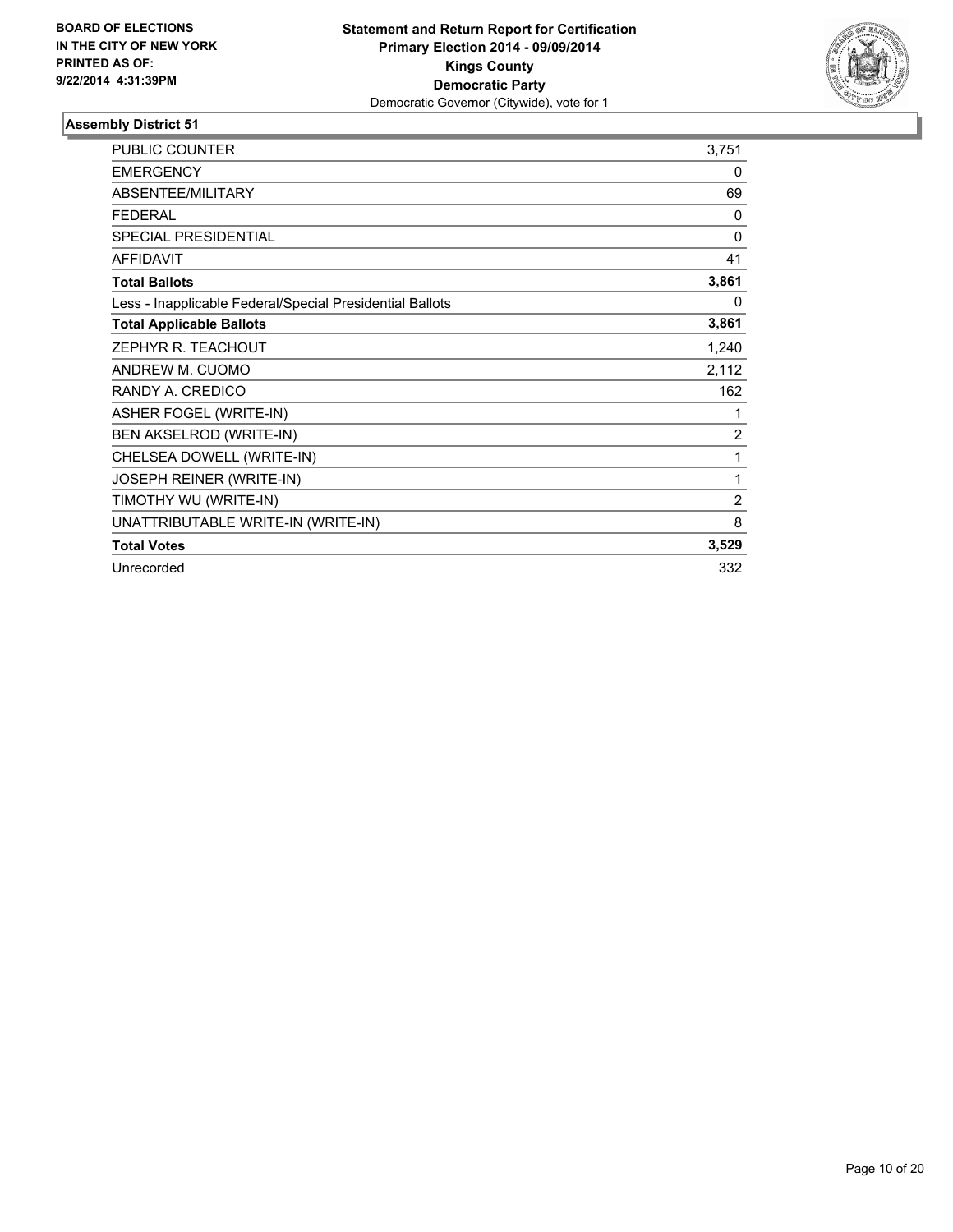

| <b>PUBLIC COUNTER</b>                                    | 11,172       |
|----------------------------------------------------------|--------------|
| <b>EMERGENCY</b>                                         | 0            |
| ABSENTEE/MILITARY                                        | 306          |
| <b>FEDERAL</b>                                           | 0            |
| <b>SPECIAL PRESIDENTIAL</b>                              | 0            |
| <b>AFFIDAVIT</b>                                         | 96           |
| <b>Total Ballots</b>                                     | 11,574       |
| Less - Inapplicable Federal/Special Presidential Ballots | 0            |
| <b>Total Applicable Ballots</b>                          | 11,574       |
| ZEPHYR R. TEACHOUT                                       | 7,191        |
| ANDREW M. CUOMO                                          | 3,956        |
| RANDY A. CREDICO                                         | 203          |
| ANDREW AKASON (WRITE-IN)                                 | 1            |
| BENJAMIN DUNN (WRITE-IN)                                 | 1            |
| BILL CLINTON (WRITE-IN)                                  | 1            |
| CHRISTINE QUINN (WRITE-IN)                               | 1            |
| EMMA CHULSE (WRITE-IN)                                   | 1            |
| JIMMY MCMILLAN (WRITE-IN)                                | 1            |
| JOHN STEWART (WRITE-IN)                                  | $\mathbf{1}$ |
| JOHN STUDER (WRITE-IN)                                   | 1            |
| JOHN WASZAK (WRITE-IN)                                   | 1            |
| KATHLEEN B RUBENSTIEN (WRITE-IN)                         | 1            |
| MARIA RIVERA TORRES (WRITE-IN)                           | 1            |
| MIKE BLOOMBERG (WRITE-IN)                                | 1            |
| STEVE SCHINDLER (WRITE-IN)                               | 1            |
| UNATTRIBUTABLE WRITE-IN (WRITE-IN)                       | 6            |
| <b>Total Votes</b>                                       | 11,369       |
| Unrecorded                                               | 205          |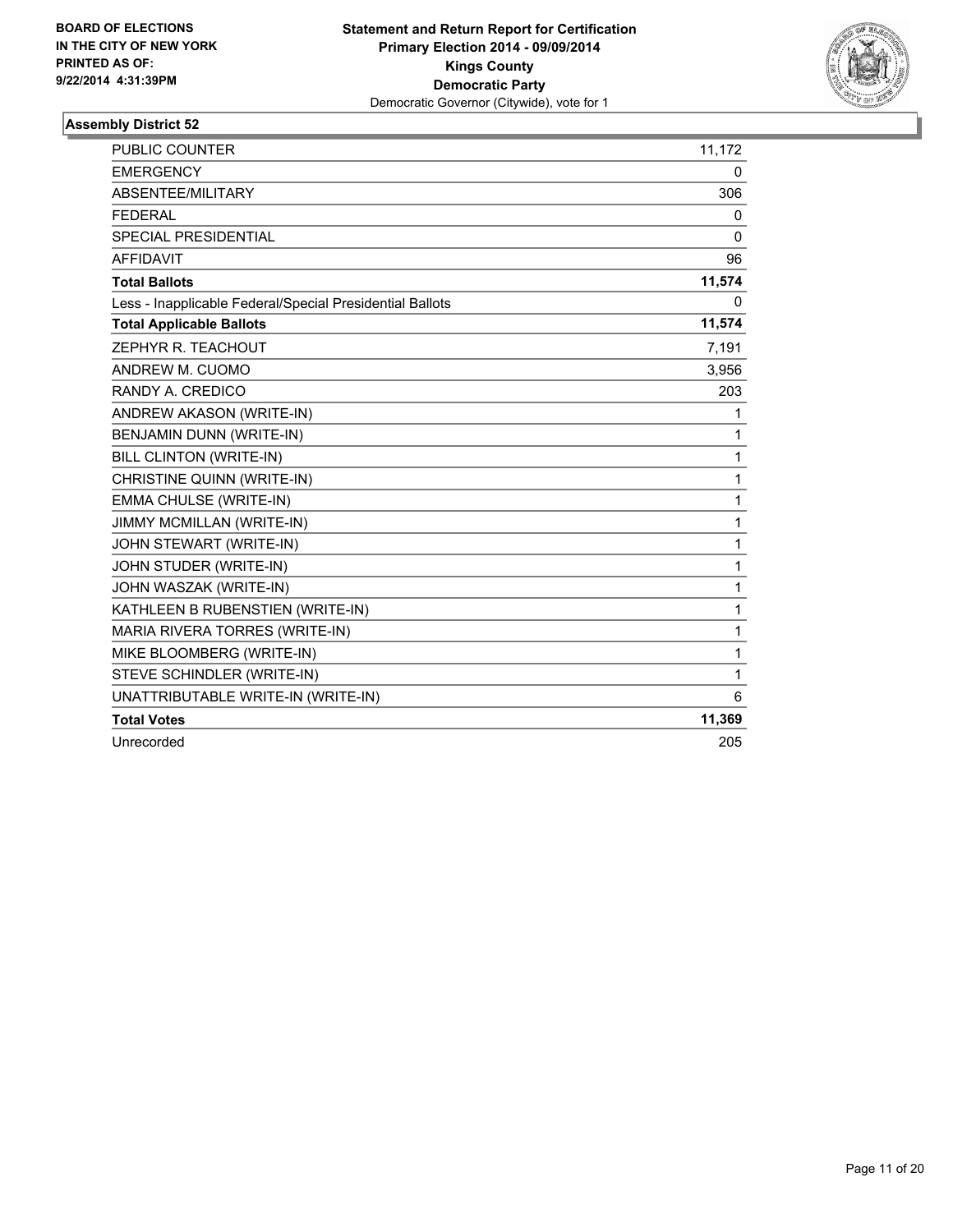

| <b>PUBLIC COUNTER</b>                                    | 4.072          |
|----------------------------------------------------------|----------------|
| <b>EMERGENCY</b>                                         | 0              |
| ABSENTEE/MILITARY                                        | 68             |
| <b>FEDERAL</b>                                           | 0              |
| <b>SPECIAL PRESIDENTIAL</b>                              | 0              |
| <b>AFFIDAVIT</b>                                         | 40             |
| <b>Total Ballots</b>                                     | 4,180          |
| Less - Inapplicable Federal/Special Presidential Ballots | 0              |
| <b>Total Applicable Ballots</b>                          | 4,180          |
| ZEPHYR R. TEACHOUT                                       | 952            |
| ANDREW M. CUOMO                                          | 2,733          |
| RANDY A. CREDICO                                         | 195            |
| ANGELA SCOTT (WRITE-IN)                                  | 1              |
| ARON KAUFMAN (WRITE-IN)                                  | 1              |
| DAVID L. SUN (WRITE-IN)                                  | $\overline{2}$ |
| UNATTRIBUTABLE WRITE-IN (WRITE-IN)                       | 3              |
| <b>Total Votes</b>                                       | 3,887          |
| Unrecorded                                               | 293            |

| <b>PUBLIC COUNTER</b>                                    | 3,403 |
|----------------------------------------------------------|-------|
| <b>EMERGENCY</b>                                         | 0     |
| <b>ABSENTEE/MILITARY</b>                                 | 46    |
| <b>FEDERAL</b>                                           | 0     |
| <b>SPECIAL PRESIDENTIAL</b>                              | 0     |
| <b>AFFIDAVIT</b>                                         | 42    |
| <b>Total Ballots</b>                                     | 3,491 |
| Less - Inapplicable Federal/Special Presidential Ballots | 0     |
| <b>Total Applicable Ballots</b>                          | 3,491 |
| ZEPHYR R. TEACHOUT                                       | 419   |
| ANDREW M. CUOMO                                          | 2,602 |
| RANDY A. CREDICO                                         | 194   |
| AL SHARPTON (WRITE-IN)                                   | 1     |
| RAY RICE (WRITE-IN)                                      | 1     |
| UNATTRIBUTABLE WRITE-IN (WRITE-IN)                       | 3     |
| <b>Total Votes</b>                                       | 3,220 |
| Unrecorded                                               | 271   |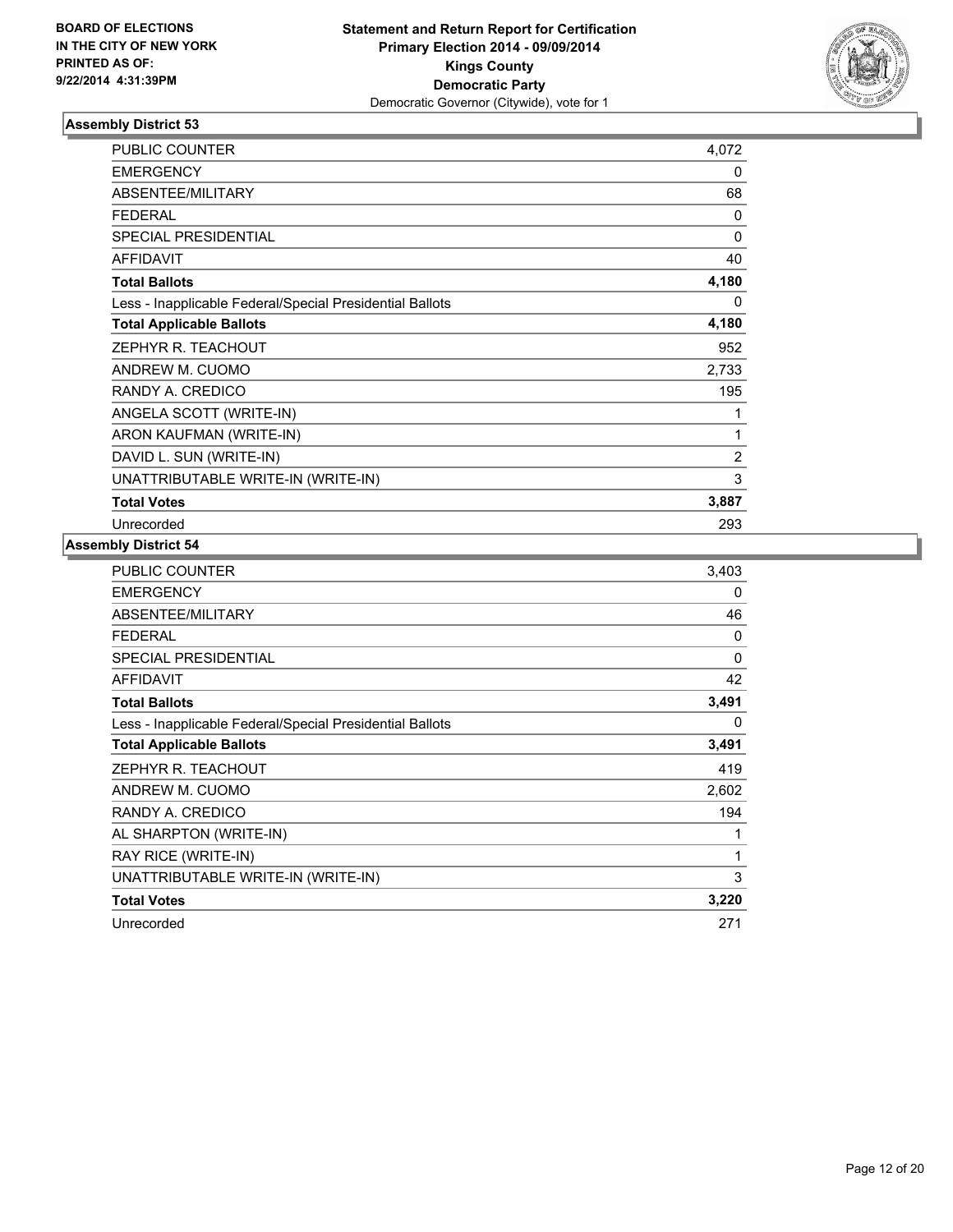

| <b>PUBLIC COUNTER</b>                                    | 5,314    |
|----------------------------------------------------------|----------|
| <b>EMERGENCY</b>                                         | 0        |
| ABSENTEE/MILITARY                                        | 115      |
| <b>FEDERAL</b>                                           | 0        |
| <b>SPECIAL PRESIDENTIAL</b>                              | $\Omega$ |
| AFFIDAVIT                                                | 51       |
| <b>Total Ballots</b>                                     | 5,480    |
| Less - Inapplicable Federal/Special Presidential Ballots | 0        |
| <b>Total Applicable Ballots</b>                          | 5,480    |
| ZEPHYR R. TEACHOUT                                       | 587      |
| ANDREW M. CUOMO                                          | 4,231    |
| RANDY A. CREDICO                                         | 258      |
| UNATTRIBUTABLE WRITE-IN (WRITE-IN)                       | 1        |
| <b>Total Votes</b>                                       | 5,077    |
| Unrecorded                                               | 403      |

| <b>PUBLIC COUNTER</b>                                    | 5,121 |
|----------------------------------------------------------|-------|
| <b>EMERGENCY</b>                                         | 0     |
| ABSENTEE/MILITARY                                        | 118   |
| <b>FEDERAL</b>                                           | 0     |
| <b>SPECIAL PRESIDENTIAL</b>                              | 0     |
| AFFIDAVIT                                                | 50    |
| <b>Total Ballots</b>                                     | 5,289 |
| Less - Inapplicable Federal/Special Presidential Ballots | 0     |
| <b>Total Applicable Ballots</b>                          | 5,289 |
| ZEPHYR R. TEACHOUT                                       | 1,101 |
| ANDREW M. CUOMO                                          | 3,848 |
| RANDY A. CREDICO                                         | 224   |
| AL SHARPTON (WRITE-IN)                                   | 1     |
| UNATTRIBUTABLE WRITE-IN (WRITE-IN)                       | 4     |
| <b>Total Votes</b>                                       | 5,178 |
| Unrecorded                                               | 111   |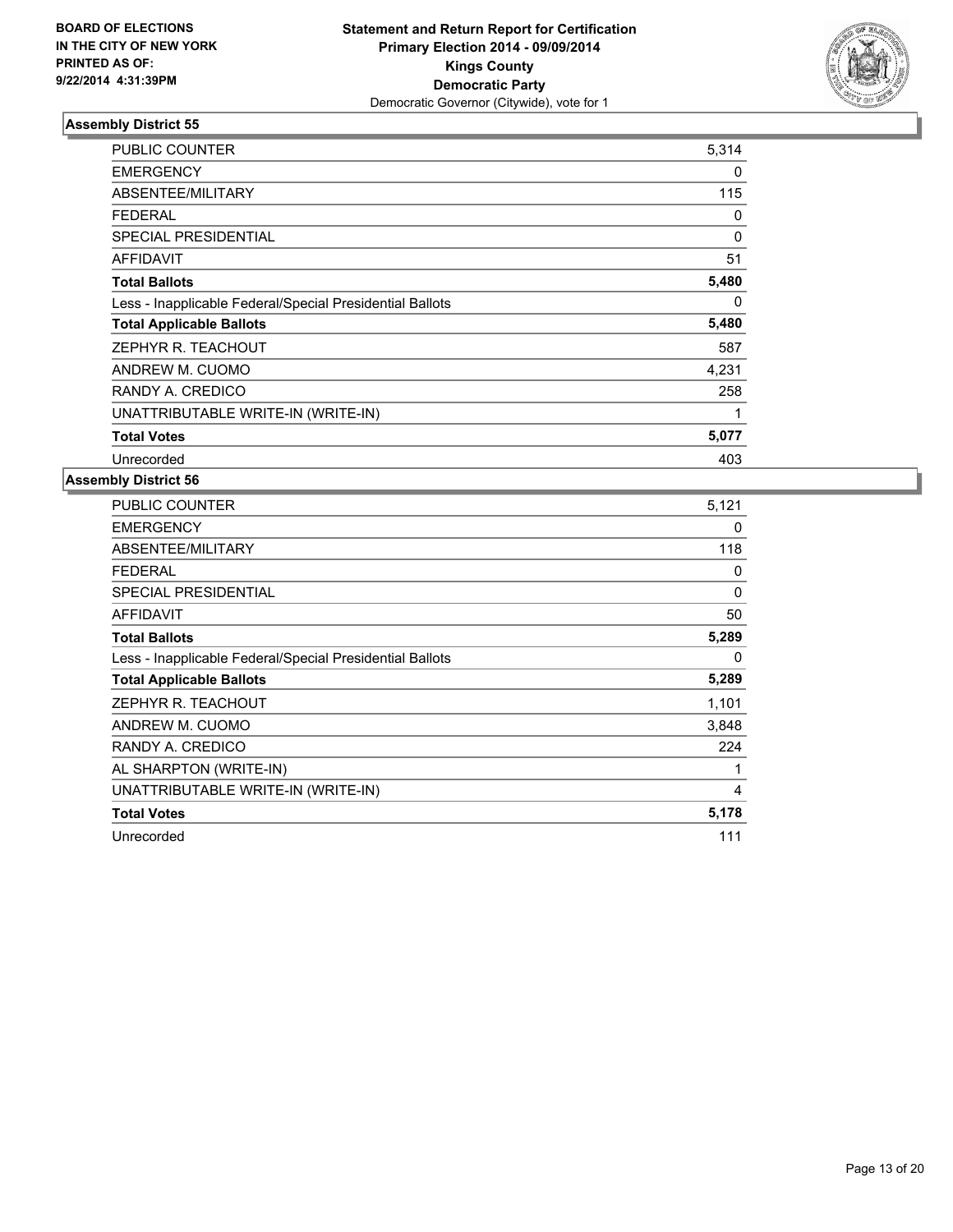

| <b>EMERGENCY</b><br>0<br>ABSENTEE/MILITARY<br>311<br><b>FEDERAL</b><br>0<br><b>SPECIAL PRESIDENTIAL</b><br>0<br><b>AFFIDAVIT</b><br>72<br>8,722<br><b>Total Ballots</b><br>Less - Inapplicable Federal/Special Presidential Ballots<br>0<br>8,722<br><b>Total Applicable Ballots</b><br>ZEPHYR R. TEACHOUT<br>3,384<br>ANDREW M. CUOMO<br>4,827<br>RANDY A. CREDICO<br>258<br>ANDRE SOLEIL (WRITE-IN)<br>1<br>CHARLES BARRON (WRITE-IN)<br>2<br>EDOPHUS TOWNS (WRITE-IN)<br>1<br>HEMRY SERRANO (WRITE-IN)<br>1<br>JACOB LICHTER (WRITE-IN)<br>1<br>JONATHON ZAMORA (WRITE-IN)<br>2<br>PIEET BAHOVA (WRITE-IN)<br>1<br>THOMAS P. DINAPOLI (WRITE-IN)<br>1<br>UNATTRIBUTABLE WRITE-IN (WRITE-IN)<br>13<br>8,492<br><b>Total Votes</b><br>230<br>Unrecorded | PUBLIC COUNTER | 8,339 |
|----------------------------------------------------------------------------------------------------------------------------------------------------------------------------------------------------------------------------------------------------------------------------------------------------------------------------------------------------------------------------------------------------------------------------------------------------------------------------------------------------------------------------------------------------------------------------------------------------------------------------------------------------------------------------------------------------------------------------------------------------------|----------------|-------|
|                                                                                                                                                                                                                                                                                                                                                                                                                                                                                                                                                                                                                                                                                                                                                          |                |       |
|                                                                                                                                                                                                                                                                                                                                                                                                                                                                                                                                                                                                                                                                                                                                                          |                |       |
|                                                                                                                                                                                                                                                                                                                                                                                                                                                                                                                                                                                                                                                                                                                                                          |                |       |
|                                                                                                                                                                                                                                                                                                                                                                                                                                                                                                                                                                                                                                                                                                                                                          |                |       |
|                                                                                                                                                                                                                                                                                                                                                                                                                                                                                                                                                                                                                                                                                                                                                          |                |       |
|                                                                                                                                                                                                                                                                                                                                                                                                                                                                                                                                                                                                                                                                                                                                                          |                |       |
|                                                                                                                                                                                                                                                                                                                                                                                                                                                                                                                                                                                                                                                                                                                                                          |                |       |
|                                                                                                                                                                                                                                                                                                                                                                                                                                                                                                                                                                                                                                                                                                                                                          |                |       |
|                                                                                                                                                                                                                                                                                                                                                                                                                                                                                                                                                                                                                                                                                                                                                          |                |       |
|                                                                                                                                                                                                                                                                                                                                                                                                                                                                                                                                                                                                                                                                                                                                                          |                |       |
|                                                                                                                                                                                                                                                                                                                                                                                                                                                                                                                                                                                                                                                                                                                                                          |                |       |
|                                                                                                                                                                                                                                                                                                                                                                                                                                                                                                                                                                                                                                                                                                                                                          |                |       |
|                                                                                                                                                                                                                                                                                                                                                                                                                                                                                                                                                                                                                                                                                                                                                          |                |       |
|                                                                                                                                                                                                                                                                                                                                                                                                                                                                                                                                                                                                                                                                                                                                                          |                |       |
|                                                                                                                                                                                                                                                                                                                                                                                                                                                                                                                                                                                                                                                                                                                                                          |                |       |
|                                                                                                                                                                                                                                                                                                                                                                                                                                                                                                                                                                                                                                                                                                                                                          |                |       |
|                                                                                                                                                                                                                                                                                                                                                                                                                                                                                                                                                                                                                                                                                                                                                          |                |       |
|                                                                                                                                                                                                                                                                                                                                                                                                                                                                                                                                                                                                                                                                                                                                                          |                |       |
|                                                                                                                                                                                                                                                                                                                                                                                                                                                                                                                                                                                                                                                                                                                                                          |                |       |
|                                                                                                                                                                                                                                                                                                                                                                                                                                                                                                                                                                                                                                                                                                                                                          |                |       |
|                                                                                                                                                                                                                                                                                                                                                                                                                                                                                                                                                                                                                                                                                                                                                          |                |       |
|                                                                                                                                                                                                                                                                                                                                                                                                                                                                                                                                                                                                                                                                                                                                                          |                |       |

| PUBLIC COUNTER                                           | 5,848          |
|----------------------------------------------------------|----------------|
| <b>EMERGENCY</b>                                         | 0              |
| ABSENTEE/MILITARY                                        | 206            |
| <b>FFDFRAL</b>                                           | 0              |
| <b>SPECIAL PRESIDENTIAL</b>                              | 0              |
| <b>AFFIDAVIT</b>                                         | 23             |
| <b>Total Ballots</b>                                     | 6,077          |
| Less - Inapplicable Federal/Special Presidential Ballots | 0              |
| <b>Total Applicable Ballots</b>                          | 6,077          |
| ZEPHYR R. TEACHOUT                                       | 674            |
| ANDREW M. CUOMO                                          | 5,099          |
| RANDY A. CREDICO                                         | 199            |
| AIPAC NETENYA HU (WRITE-IN)                              | 1              |
| ALLISON FREND (WRITE-IN)                                 | 1              |
| CENK VYGUR (WRITE-IN)                                    | 1              |
| CHARLES BARRON (WRITE-IN)                                | 1              |
| DAVID DINKINS (WRITE-IN)                                 | $\overline{2}$ |
| MARTIN EDELSTEIN (WRITE-IN)                              | 1              |
| UNATTRIBUTABLE WRITE-IN (WRITE-IN)                       | 5              |
| <b>Total Votes</b>                                       | 5,984          |
| Unrecorded                                               | 93             |
|                                                          |                |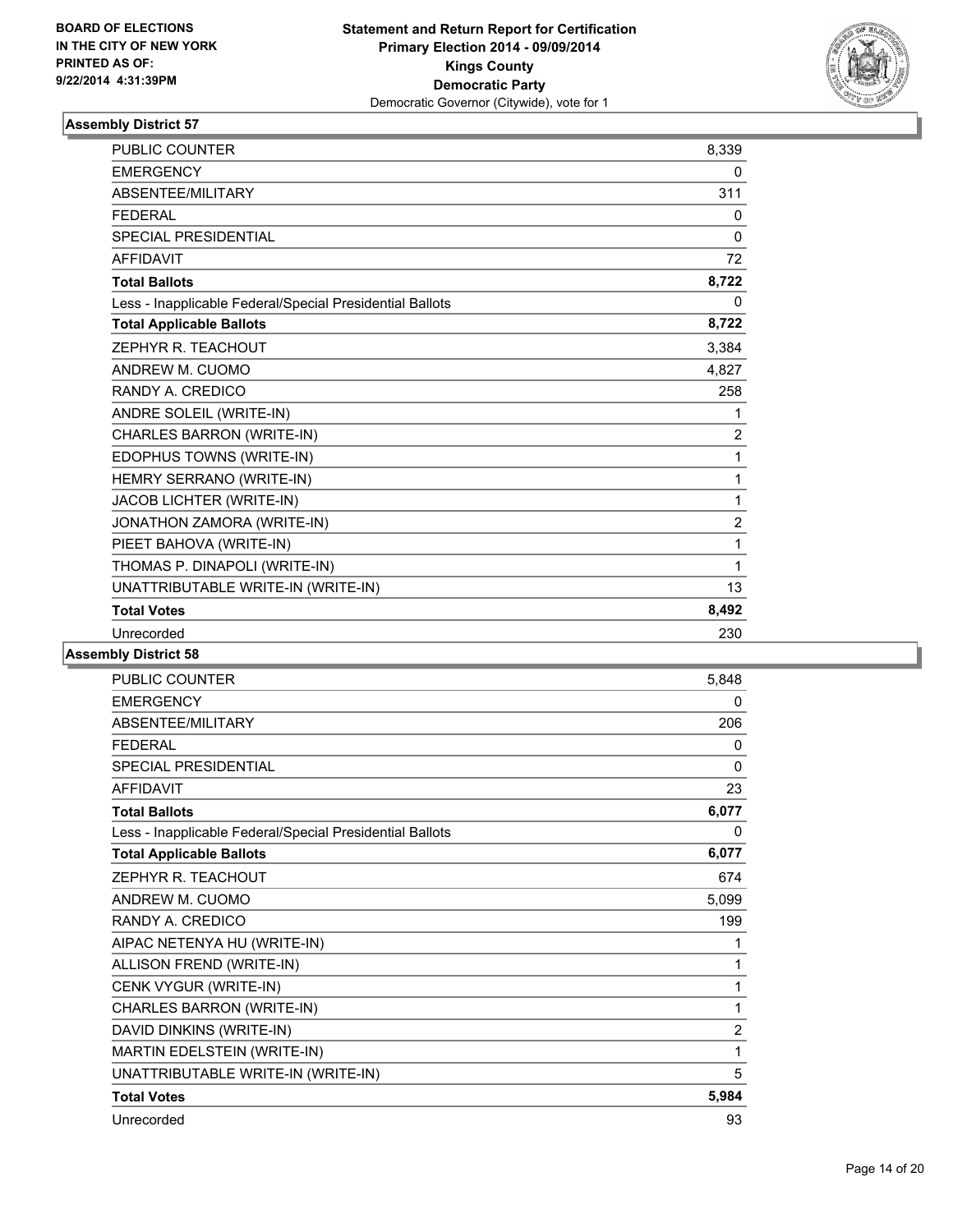

| <b>PUBLIC COUNTER</b>                                    | 4,526          |
|----------------------------------------------------------|----------------|
| <b>EMERGENCY</b>                                         | 0              |
| ABSENTEE/MILITARY                                        | 125            |
| <b>FEDERAL</b>                                           | 0              |
| <b>SPECIAL PRESIDENTIAL</b>                              | 0              |
| <b>AFFIDAVIT</b>                                         | 27             |
| <b>Total Ballots</b>                                     | 4,678          |
| Less - Inapplicable Federal/Special Presidential Ballots | 0              |
| <b>Total Applicable Ballots</b>                          | 4,678          |
| ZEPHYR R. TEACHOUT                                       | 612            |
| ANDREW M. CUOMO                                          | 3,802          |
| RANDY A. CREDICO                                         | 162            |
| HOWIE HAWKINS (WRITE-IN)                                 | 1              |
| IANS BENJAMIN (WRITE-IN)                                 | 1              |
| MICHAEL BLOOMBERG (WRITE-IN)                             | 1              |
| RODNEY BISHOP (WRITE-IN)                                 | $\overline{2}$ |
| UNATTRIBUTABLE WRITE-IN (WRITE-IN)                       | 6              |
| <b>Total Votes</b>                                       | 4,587          |
| Unrecorded                                               | 91             |

| PUBLIC COUNTER                                           | 6,596          |
|----------------------------------------------------------|----------------|
| <b>EMERGENCY</b>                                         | 0              |
| ABSENTEE/MILITARY                                        | 85             |
| <b>FEDERAL</b>                                           | 0              |
| <b>SPECIAL PRESIDENTIAL</b>                              | 0              |
| <b>AFFIDAVIT</b>                                         | 73             |
| <b>Total Ballots</b>                                     | 6,754          |
| Less - Inapplicable Federal/Special Presidential Ballots | 0              |
| <b>Total Applicable Ballots</b>                          | 6,754          |
| ZEPHYR R. TEACHOUT                                       | 616            |
| ANDREW M. CUOMO                                          | 5,491          |
| RANDY A. CREDICO                                         | 282            |
| AL SHARPTON (WRITE-IN)                                   | 1              |
| CHARLES BARRON (WRITE-IN)                                | 1              |
| DAVID PATTERSON (WRITE-IN)                               | $\overline{2}$ |
| JIMMY MCMILLAN (WRITE-IN)                                | 1              |
| JOHN L. SAMPSON (WRITE-IN)                               | 1              |
| UNATTRIBUTABLE WRITE-IN (WRITE-IN)                       | 5              |
| <b>Total Votes</b>                                       | 6,400          |
| Unrecorded                                               | 354            |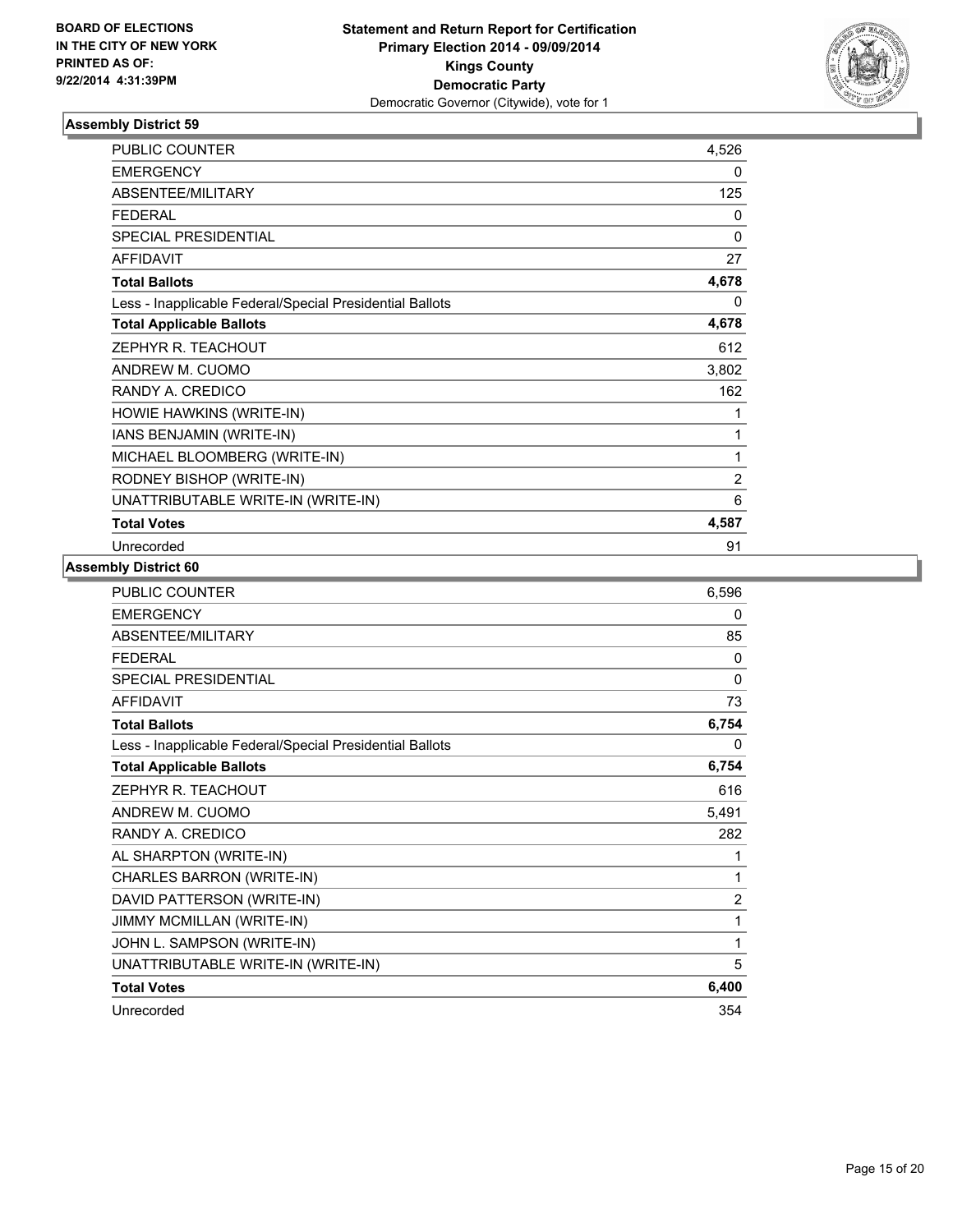

| <b>PUBLIC COUNTER</b>                                    | 658 |
|----------------------------------------------------------|-----|
| <b>EMERGENCY</b>                                         | 0   |
| ABSENTEE/MILITARY                                        | 30  |
| <b>FEDERAL</b>                                           | 0   |
| SPECIAL PRESIDENTIAL                                     | 0   |
| AFFIDAVIT                                                | 3   |
| <b>Total Ballots</b>                                     | 691 |
| Less - Inapplicable Federal/Special Presidential Ballots | 0   |
| <b>Total Applicable Ballots</b>                          | 691 |
| ZEPHYR R. TEACHOUT                                       | 340 |
| ANDREW M. CUOMO                                          | 311 |
| RANDY A. CREDICO                                         | 37  |
| <b>Total Votes</b>                                       | 688 |
| Unrecorded                                               | 3   |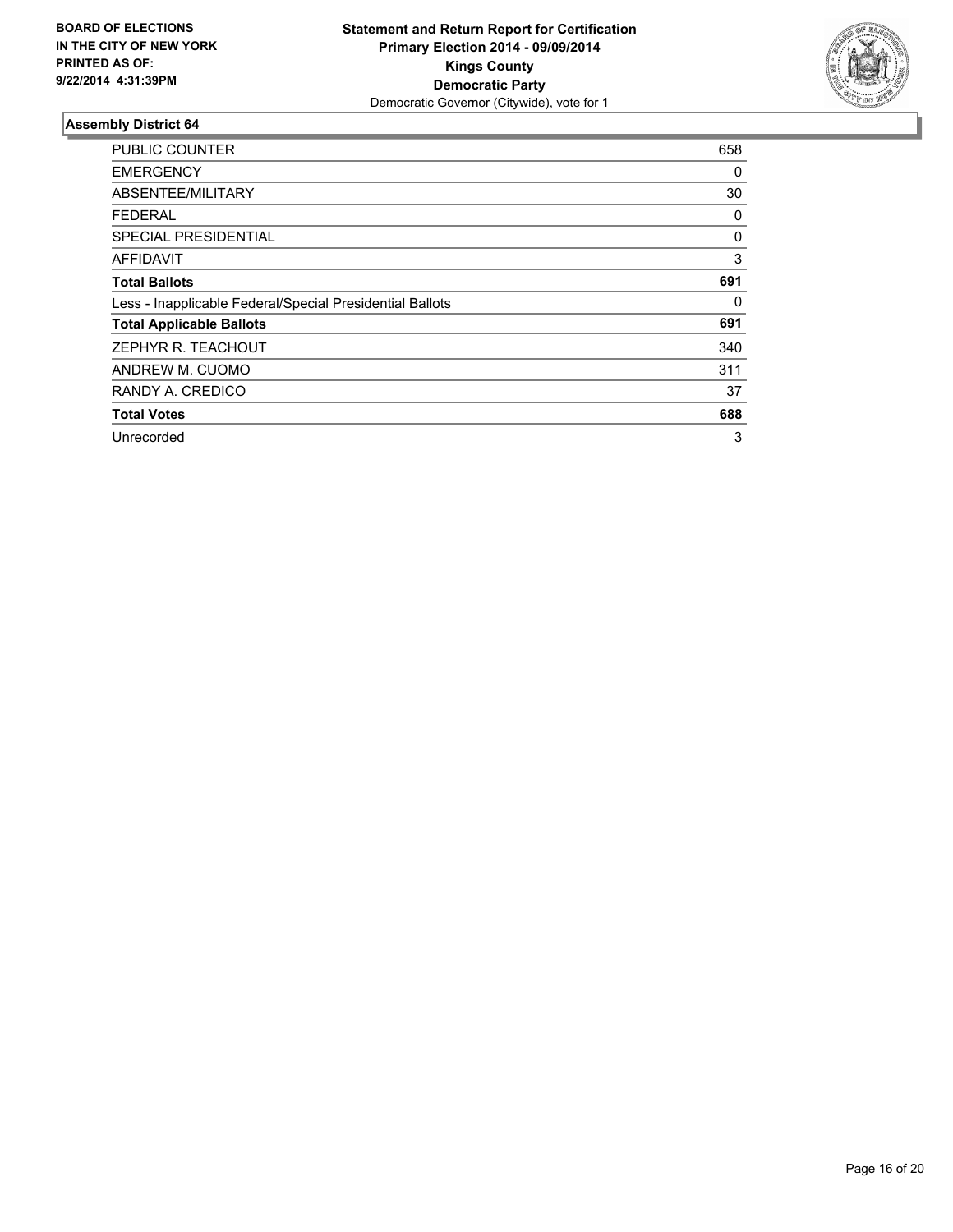

# **Total for Democratic Governor (Citywide) - Kings County**

| <b>PUBLIC COUNTER</b>                                    | 97,198                  |
|----------------------------------------------------------|-------------------------|
| <b>EMERGENCY</b>                                         | 0                       |
| ABSENTEE/MILITARY                                        | 3,047                   |
| FEDERAL                                                  | 0                       |
| SPECIAL PRESIDENTIAL                                     | 0                       |
| AFFIDAVIT                                                | 783                     |
| <b>Total Ballots</b>                                     | 101,028                 |
| Less - Inapplicable Federal/Special Presidential Ballots | 0                       |
| <b>Total Applicable Ballots</b>                          | 101,028                 |
| ZEPHYR R. TEACHOUT                                       | 27,406                  |
| ANDREW M. CUOMO                                          | 65,839                  |
| RANDY A. CREDICO                                         | 3,598                   |
| AARON GUTTMAN (WRITE-IN)                                 | 1                       |
| AARON TYK (WRITE-IN)                                     | 1                       |
| ABRAHAM HESCHEL (WRITE-IN)                               | 1                       |
| AIPAC NETENYA HU (WRITE-IN)                              | 1                       |
| AL SHARPTON (WRITE-IN)                                   | 4                       |
| ALLAN MINSKY (WRITE-IN)                                  | 1                       |
| ALLISON FREND (WRITE-IN)                                 | 1                       |
| ANDRE SOLEIL (WRITE-IN)                                  | 1                       |
| ANDREW AKASON (WRITE-IN)                                 | 1                       |
| ANGELA SCOTT (WRITE-IN)                                  | 1                       |
| ANTI CASINO (WRITE-IN)                                   | 1                       |
| ARIELLE I. MYERS (WRITE-IN)                              | 1                       |
| ARON GANFRIED (WRITE-IN)                                 | 1                       |
| ARON KAUFMAN (WRITE-IN)                                  | 1                       |
| ARON SILBER (WRITE-IN)                                   | $\mathbf 1$             |
| ARON TEITELBAUM (WRITE-IN)                               | $\overline{\mathbf{c}}$ |
| ASHER FOGEL (WRITE-IN)                                   | 1                       |
| AVERY HOROWITZ (WRITE-IN)                                | $\mathbf 1$             |
| <b>BARACK OBAMA (WRITE-IN)</b>                           | 1                       |
| BEN AKSELROD (WRITE-IN)                                  | 6                       |
| BENJAMIN DUNN (WRITE-IN)                                 | $\mathbf 1$             |
| BILL CLINTON (WRITE-IN)                                  | 1                       |
| BURACH STEINGLOATZ (WRITE-IN)                            | 1                       |
| CENK VYGUR (WRITE-IN)                                    | 1                       |
| CHAIM BIBERFELD (WRITE-IN)                               | 1                       |
| CHAIN JAROSLAWICZ (WRITE-IN)                             | 1                       |
| CHAINS MORGURIS (WRITE-IN)                               | 1                       |
| CHANI ADOLF (WRITE-IN)                                   | 1                       |
| CHARLES BARRON (WRITE-IN)                                | 4                       |
| CHAYA P. WEIBERG (WRITE-IN)                              | 1                       |
| CHAYA WOLF (WRITE-IN)                                    | 1                       |
| CHELSEA DOWELL (WRITE-IN)                                | 1                       |
| CHRISTINE QUINN (WRITE-IN)                               | 1                       |
| DAVID BALL (WRITE-IN)                                    | 1                       |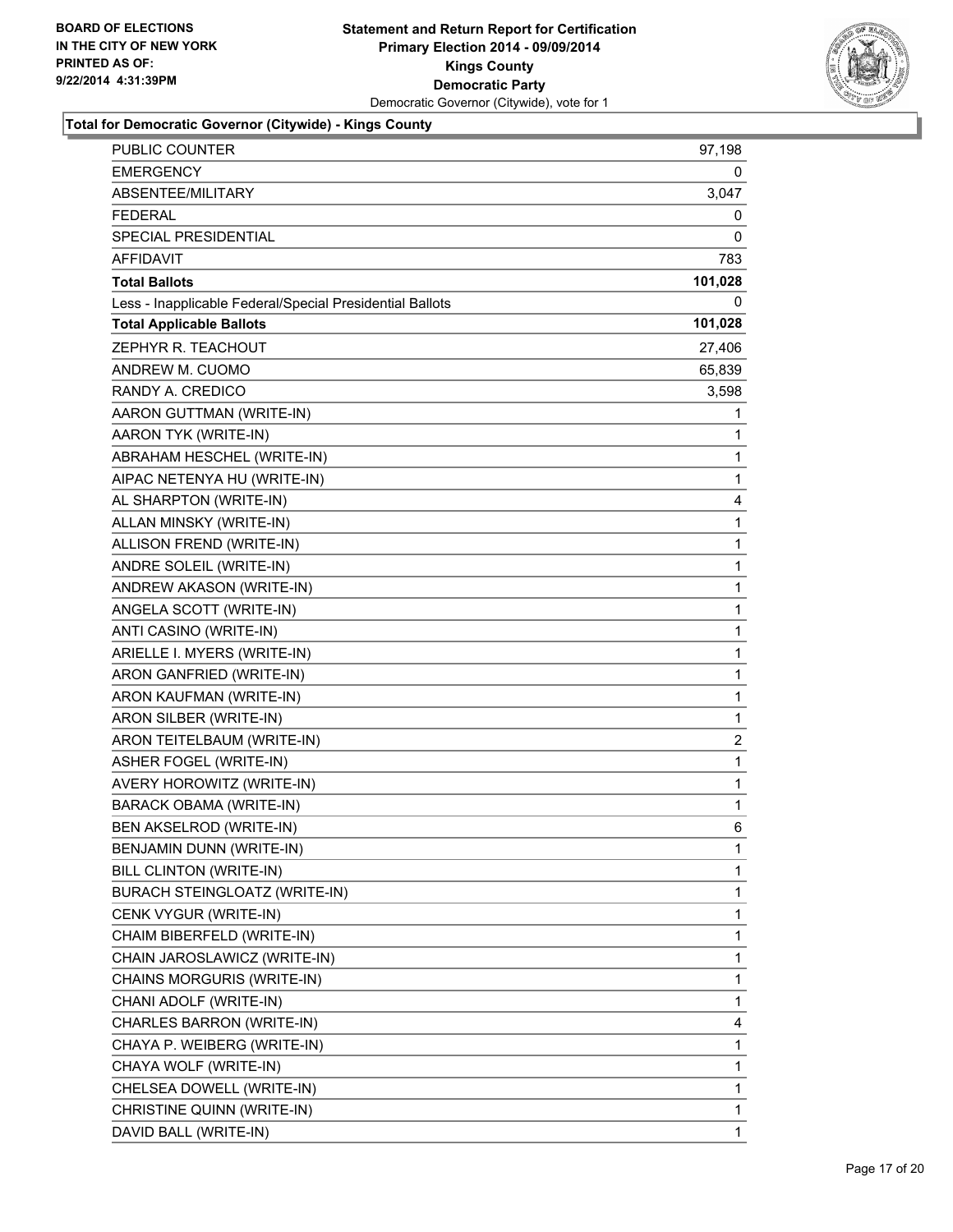

**Total for Democratic Governor (Citywide) - Kings County**

| $\overline{a}$ |
|----------------|
| $\overline{2}$ |
| 3              |
| 3              |
| 1              |
| 1              |
| 1              |
| 1              |
| 1              |
| $\overline{a}$ |
| 1              |
| 1              |
| 1              |
| 1              |
| 1              |
| 1              |
| 1              |
| 1              |
| 1              |
| 1              |
| 1              |
| 3              |
| 1              |
| 1              |
| 1              |
| 1              |
| 1              |
| 1              |
| 2              |
|                |
| 1              |
| 1              |
| 1              |
| 5              |
| 1              |
| 1              |
| 1              |
| 2              |
| 1              |
| 1              |
| 1              |
| $\overline{2}$ |
| 1              |
| 1              |
| 1              |
| 1              |
|                |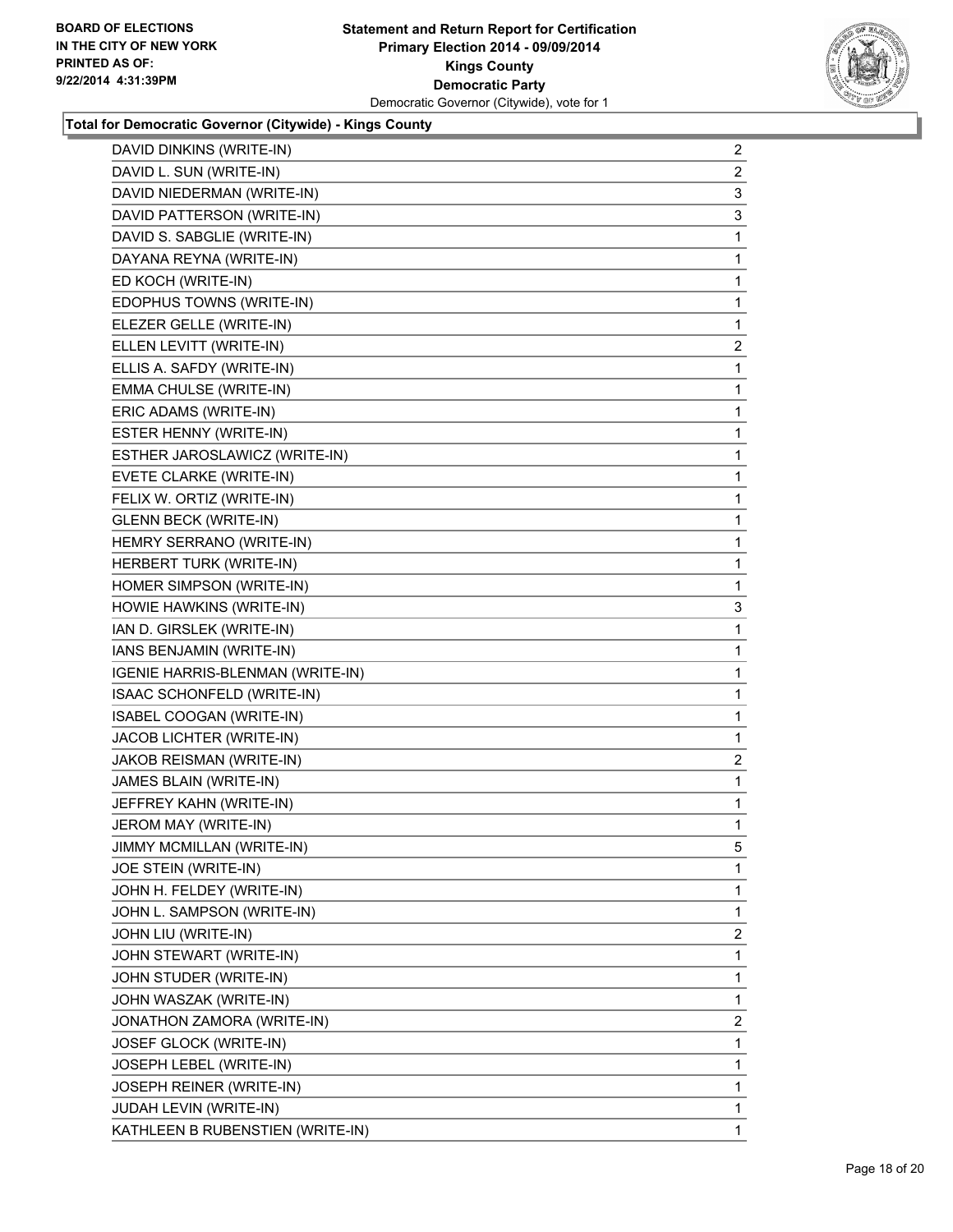

**Total for Democratic Governor (Citywide) - Kings County**

| KEVIN PARKER (WRITE-IN)            | 1              |
|------------------------------------|----------------|
| LOUISE SLAUGHTER (WRITE-IN)        | 1              |
| LYNDON LAROUCHE (WRITE-IN)         | 1              |
| MARIA RIVERA TORRES (WRITE-IN)     | 1              |
| MARIO CUOMO (WRITE-IN)             | 1              |
| MARTIN EDELSTEIN (WRITE-IN)        | 1              |
| MATT RUDANSKY (WRITE-IN)           | 1              |
| MENDEL GOLDBERG (WRITE-IN)         | 1              |
| MICHAEL A. RACIOPPO (WRITE-IN)     | $\overline{2}$ |
| MICHAEL BLOOMBERG (WRITE-IN)       | 4              |
| MICHAEL JORDAN (WRITE-IN)          | 2              |
| MIKE BLOOMBERG (WRITE-IN)          | 1              |
| MITT ROMNEY (WRITE-IN)             | $\overline{a}$ |
| MOLLY COOGAN (WRITE-IN)            | 1              |
| MOOREVELL WILLIAMS (WRITE-IN)      | 1              |
| MOSHE ERLICH (WRITE-IN)            | 1              |
| MOSHE FINK (WRITE-IN)              | 1              |
| MOSHE HERZBERG (WRITE-IN)          | 1              |
| N.C. CALLER (WRITE-IN)             | 1              |
| PIEET BAHOVA (WRITE-IN)            | 1              |
| RAY RICE (WRITE-IN)                | 1              |
| RICHARD BAUM (WRITE-IN)            | 1              |
| RICHARD REISMAN (WRITE-IN)         | 1              |
| RIVKA KATZ (WRITE-IN)              | 2              |
| ROBERT KOLMAN (WRITE-IN)           | 1              |
| RODNEY BISHOP (WRITE-IN)           | 2              |
| RON DANIELS (WRITE-IN)             | 1              |
| RUDOLPH GUILIANI (WRITE-IN)        | $\overline{a}$ |
| RUDOPLH WILIARI (WRITE-IN)         | 1              |
| SHAINDY GLUCK (WRITE-IN)           | 2              |
| SHALOMO ADOLF (WRITE-IN)           | 1              |
| SHARON FELBERAUM (WRITE-IN)        | 1              |
| SIFER ASEPH (WRITE-IN)             | 1              |
| SIMBA TYK (WRITE-IN)               | 1              |
| SIMCHA FELDER (WRITE-IN)           | 1              |
| STEVE SCHINDLER (WRITE-IN)         | 1              |
| STEVEN BERKOVITCH (WRITE-IN)       | 1              |
| TED CRUZ (WRITE-IN)                | 2              |
| TED KRISCHER (WRITE-IN)            | 1              |
| THOMAS P. DINAPOLI (WRITE-IN)      | 1              |
| TIMOTHY WU (WRITE-IN)              | 4              |
| TOM MCGARR (WRITE-IN)              | 1              |
| UNATTRIBUTABLE WRITE-IN (WRITE-IN) | 129            |
| WILLIAM COLTON (WRITE-IN)          | 1              |
| YEHUDA KONSTAM (WRITE-IN)          | 1              |
| YEHUDAH KLEIN (WRITE-IN)           | 1              |